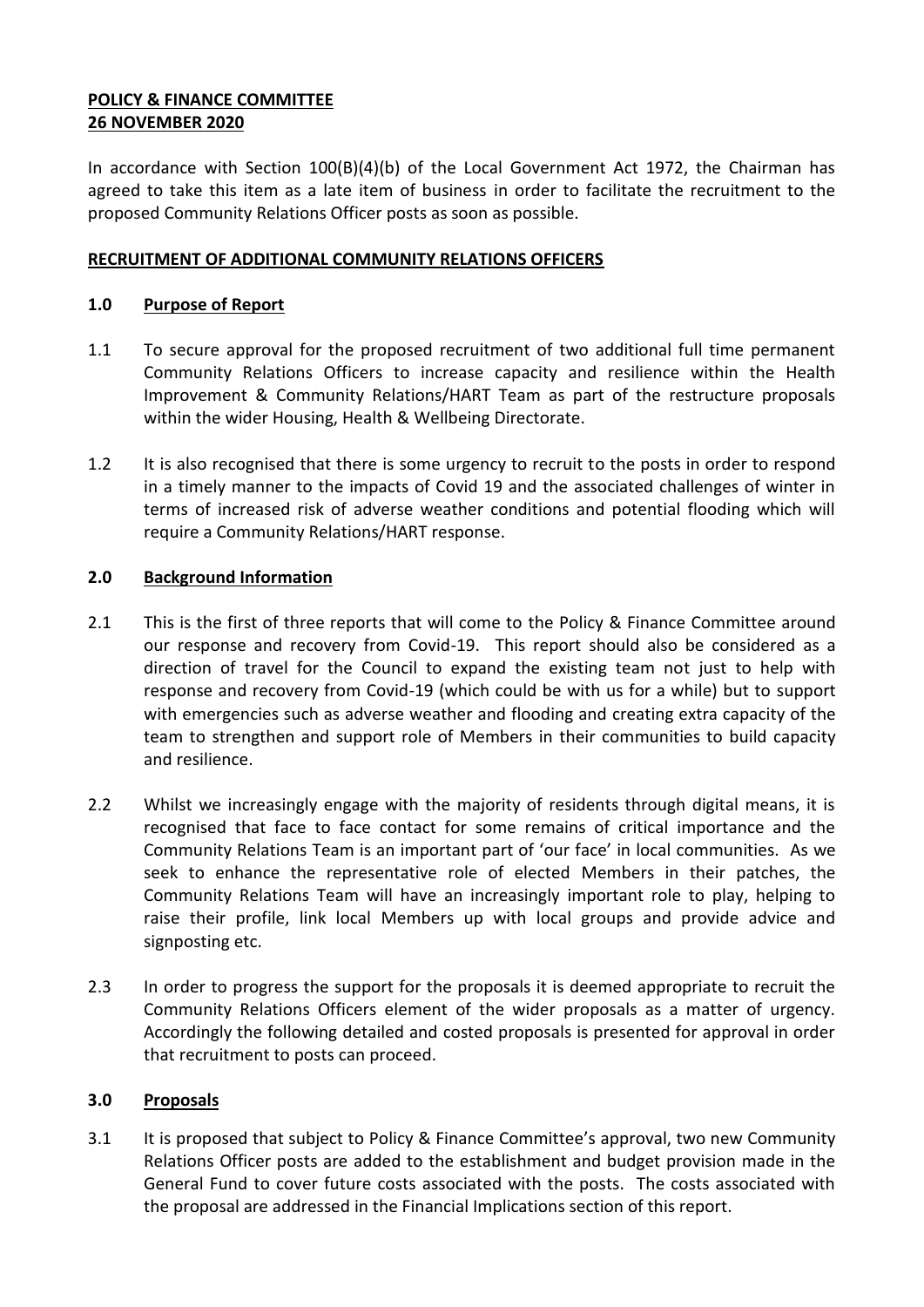- 3.2 It is further proposed that the recruitment exercise is progressed at pace through internal advertising and subject to satisfactory recruitment the posts be ready for deployment in January 2021.
- 3.3 As the proposed posts are additional in number to the existing Community Relations Officer posts no job evaluation process is required or negotiations with the Union.
- 3.4 A report outlining restructure proposals for HART was discussed at SLT on 15 September for consideration of additional resources. There was unanimous support for the principle of additional resources within the Health Improvement & Community Relations/HART Team in order to build capacity in three areas:
	- (a) providing an enhanced level of support to those in or at risk of hardship and offering more support to local community and voluntary groups;
	- (b) boosting our interventions in the local economy through major infrastructure schemes, town centre regeneration, investment in skills and business support;
	- (c) strengthening public health and public protection (in recognition that there is likely to be a COVID 'legacy' for some time to come).
- 3.5 The remit of the roles will be expanded to include supporting individuals and families who are being resettled through our various support programmes in conjunction with the Home Office so this function is integrated into the Community Relations Team rather than being seen as a stand-alone officer role.
- 3.6 Examples of how these Community Relation Officers can be used would be in such circumstances as facilitating partnership working between parish/town councils and local amenities to provide local hubs – providing dedicated support to all involved to achieve results collaboratively. Also, to take a locality lead to build networks, share best practice and models and makes links where there are synergies between groups and agencies that work in a place.
- 3.7 The current and proposed structures of the Health Improvement & Community Relations/Hart Team is attached as **Appendices A** and **B**. The proposed structure provides flexibility to work right across the Council's objectives (climate change, health & wellbeing, community safety) in a thematic way as well as aligning to housing management areas to develop local networks and partnership working both within and externally to the Council.

## **4.0 Equalities Implications**

4.1 This additional resource will provide improved support to the more vulnerable, in need and hard to reach areas of the community whilst providing employment opportunities within the district.

## **5.0 Digital Implications**

5.1 There are no digital implications arising from this report.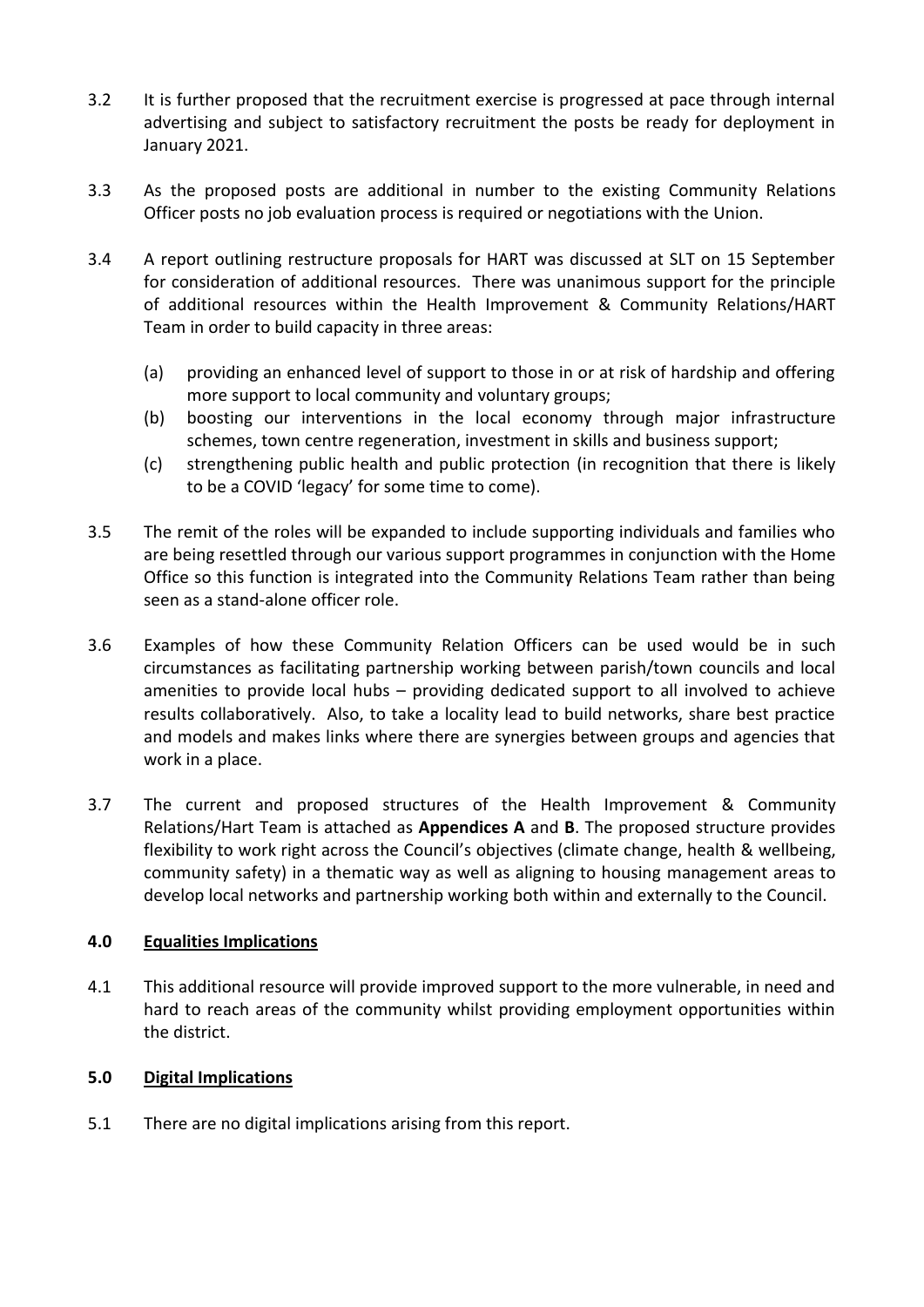## **6.0 Financial Implications FIN20-21/1840**

## Revenue Current Year

6.1 The additional cost for the two Community Relations Officers for a three month period from January through to March would be £17,500 including on-costs.

Currently there are forecast salary savings within the Housing, Health & Wellbeing General Fund service area due to various vacant posts. Sufficient budget is therefore available in order to meet the additional costs within the General Fund.

## Revenue Future Years

6.2 For 2021/22, the additional budget requirement is £75,125 including on costs for the two posts. These posts have been included as part of the draft budget setting process for the Council's overall General Fund.

## **7.0 Community Plan – Alignment to Objectives**

7.1 This report aligns to a number of objectives: Creating vibrant and self-sufficient local communities where residents look out for each other and actively contribute to the local area; reducing crime and anti-social behaviour and increase feelings of safety in our communities and improving the health and wellbeing of local residents.

#### **8.0 RECOMMENDATIONS that:**

- **a) the proposal to recruit two additional Community Relations Officers to the existing Health Improvement and Community Relations/HART Team be approved; and**
- **b) budget provision of £75,125 be made within the General Fund budget for Housing, Health and Wellbeing for the 2021/22 financial year and future years be approved.**

#### **Reason for Recommendations**

**To ensure the Health Improvement & Community Relations/HART Team structure is able to deliver Business Plan and Community Plan objectives and emergency response through the HART requirement.**

#### Background Papers

Nil.

For further information please contact Suzanne Shead on Ext 5520.

Suzanne Shead Director – Housing, Health & Wellbeing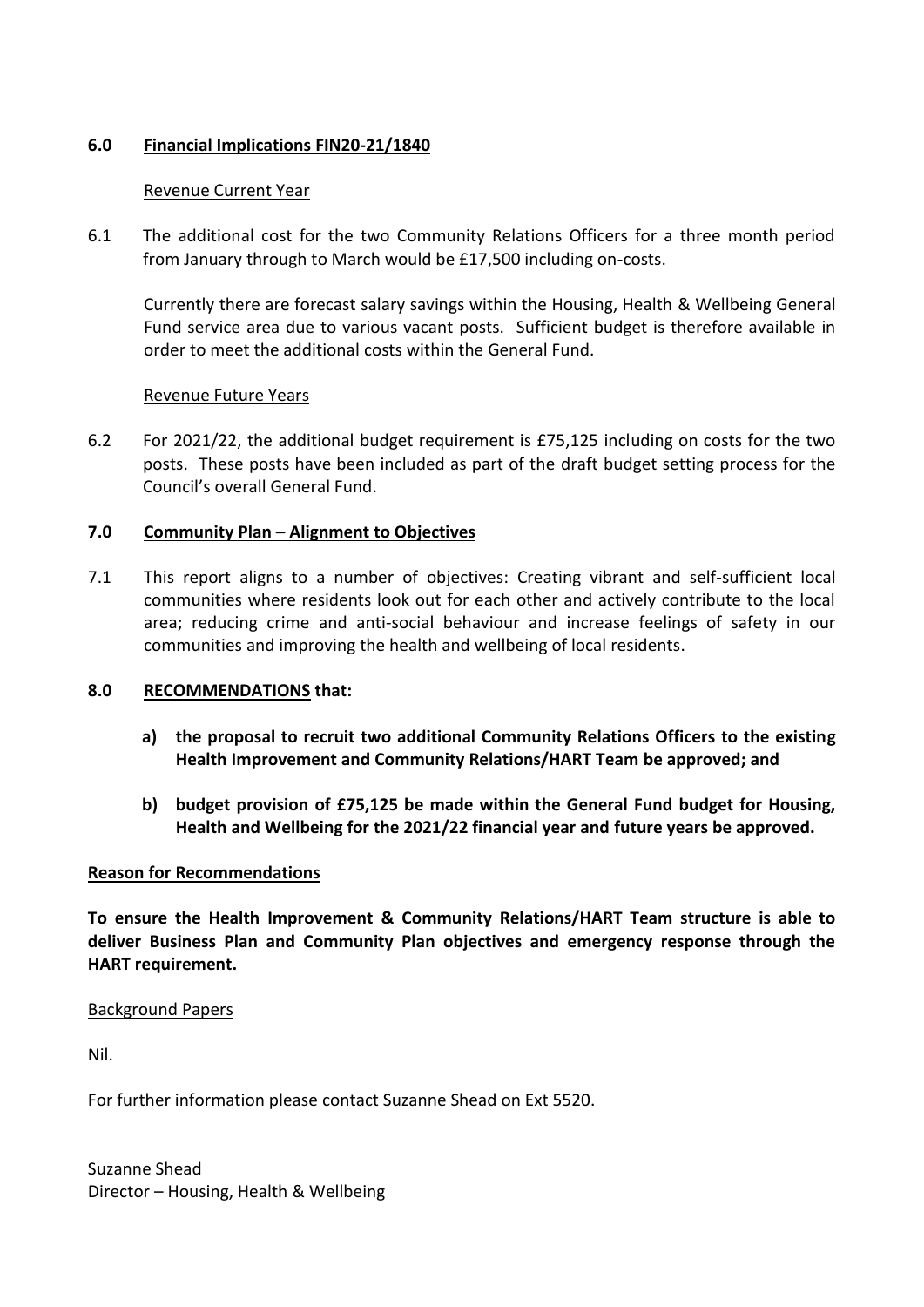#### **APPENDIX A**

# **Current Community Relations Structure**